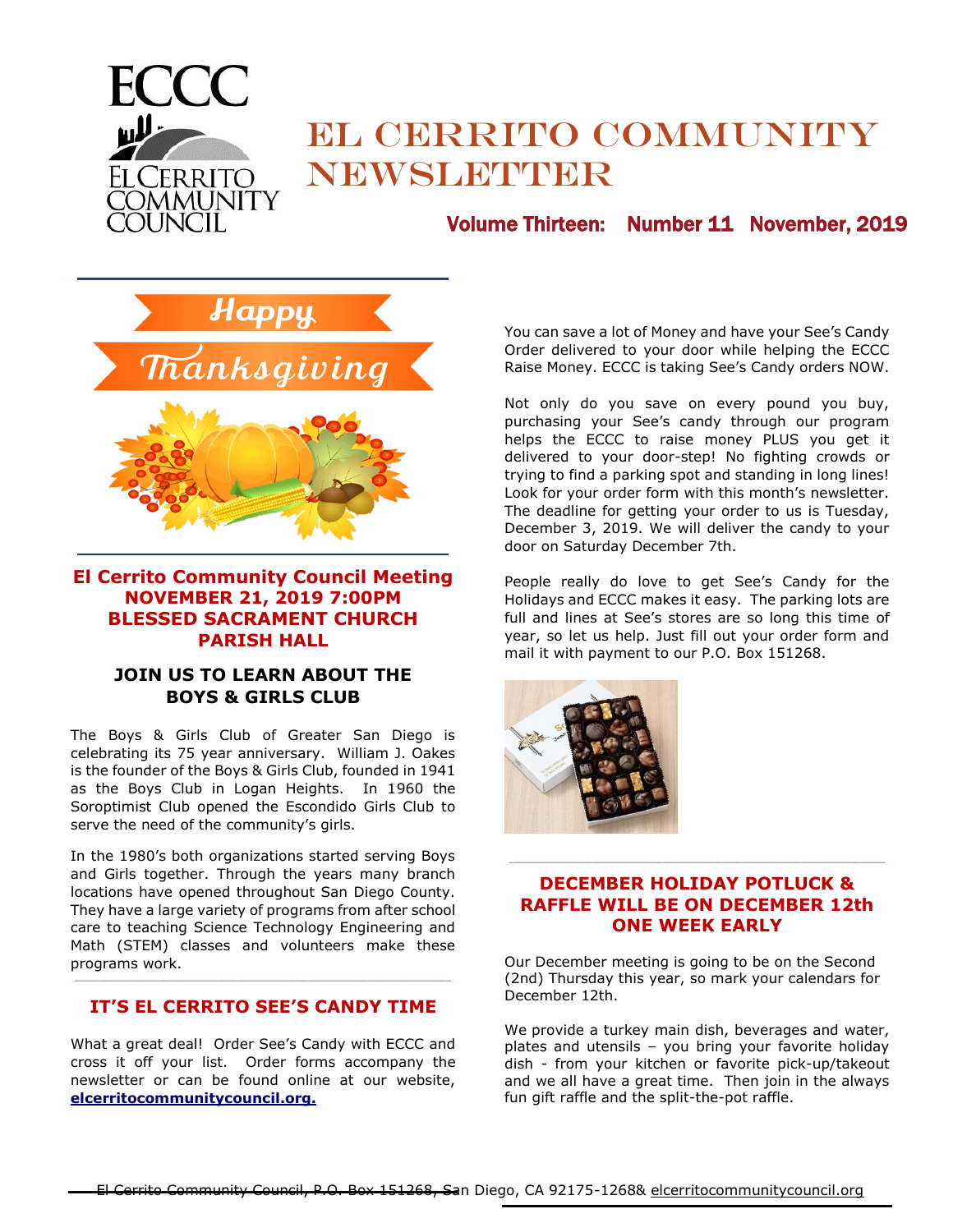#### **MEET SUSIE WITTBRODT ECCC'S NEW WEBSITE MASTER**

Susie was born and raised in San Diego and recently purchased a condo in El Cerrito. She is overjoyed to be a member of this local community. She was inspired by the work the ECCC is doing and one of the first things she did as a new resident was to volunteer to help with our website administration.

Susie is a freelance copywriter by trade, helping small businesses draft websites and become more involved in social media. Her work can be found at [https://www.writewithsusie.com.](https://www.writewithsusie.com/) In her free time Susie enjoys reading (she is a member of two book clubs), traveling and attending concerts.



#### **SAVE THE DATE FOR THE FOLLOWING**

 $\mathcal{L}_\text{max}$  and  $\mathcal{L}_\text{max}$  and  $\mathcal{L}_\text{max}$  and  $\mathcal{L}_\text{max}$  and  $\mathcal{L}_\text{max}$  and  $\mathcal{L}_\text{max}$ 

#### **PROGRAMS ARE SUBJECT TO CHANGE.**

**November 23 Saturday– El Cerrito Beautification Cleanup** - Meet at 8:30 am at 58th & Trojan.

**Dec 3 - See's Candy Order In - Dec 7th Delivery**

**Dec 12 - El Cerrito Community Holiday Potluck & Raffle Meeting**

**January 16, 2020 - ECCC hosts I Love A Clean San Diego.** *\_\_\_\_\_\_\_\_\_\_\_\_\_\_\_\_\_\_\_\_\_\_\_\_\_\_\_\_\_\_*

## **TRACK & REPORT AIRPORT NOISE IN OUR EL CERRITO SKIES WITH San Diego AIRPORT HELP**

San Diego International Airport changed its flight pattern about 5 years ago and El Cerrito's once aircraft free skies became a main flight landing route with planes flying overhead every 2 - 3 minutes. These planes are now flying lower to save fuel and increasing the noise level in the community.

The Airport Authority is working to minimize the noise and has created a system for flight tracking and submitting noise complaints called WebTrak TM. This tracking system allows you to watch the movement of flights and air traffic patterns within San Diego to identify and report specific aircraft creating the noise. Data is processed within 24 hours. You can find information on this tracking system, launch WebTrak Flight Tracking and submitting a noise complaint at [https://www.san.org/airport-noise/flight](https://www.san.org/airport-noise/flight-tracking)[tracking.](https://www.san.org/airport-noise/flight-tracking)

There is also an Airport Noise Advisory Committee which meets every other month. The next meeting is on December 18th at 4:00 pm at the San Diego Bayside Holiday Inn - 4875 N. Harbor Drive, San Diego, CA 92106 (that is in Pt. Loma off Nimitz). There is a free parking lot on site. More information is available at [https://www.san.org.](https://www.san.org/) There are seats on ANAC for specifically for Community Planning Group Members such as Eastern Area Communities Planning Committee (EACPC).

#### **EL CERRITO SEAT OPEN ON EACPC**

*\_\_\_\_\_\_\_\_\_\_\_\_\_\_\_\_\_\_\_\_\_\_\_\_\_\_\_\_\_\_\_*

El Cerrito has two City of San Diego planning groups in our boundaries, Eastern Area Communities Planning Committee (EACPC) and College Area Community Planning Board (CACPB). These planning groups provide the City with community input on a variety of citywide issues, as well as on planning and development in the area. The input of these groups has been invaluable in creating better development projects throughout the communities.

The Planning Groups meet once a month. EACPC meets on the second Tuesday of each month and CACPB meets on the second Wednesday of each month. Both are usually off in August and December.

EACPC's boundaries are the South side of El Cajon Blvd, then South to Highway 94; 54th Street, East to the La Mesa boundary. CACPB's boundaries are the north side of El Cajon Blvd then north to Highway 8; 54th Street/Collwood Blvd, East to La Mesa boundary.

One of El Cerrito's seats on the EACPC is vacant. Residents, owners and renters and business owners within the planning group's boundaries are eligible.

El Cerrito has designated seats on each of the EACPC and CACPB. El Cerrito is allowed two seats on the EACPC. There is a 3 meetings in twelve months requirement to be able to be elected to the EACPC. This requirement allows a prospective member to attend meetings, learn what the planning process and advice input is about and be certain that they are interested.

Elections for both EACPC and CACPB are coming up in March 2020, January will be the time to start attending meetings to be on these Planning Committees.

El Cerrito Community Council, P.O. Box 151268, San Diego, CA 92175 & eleerritocommunit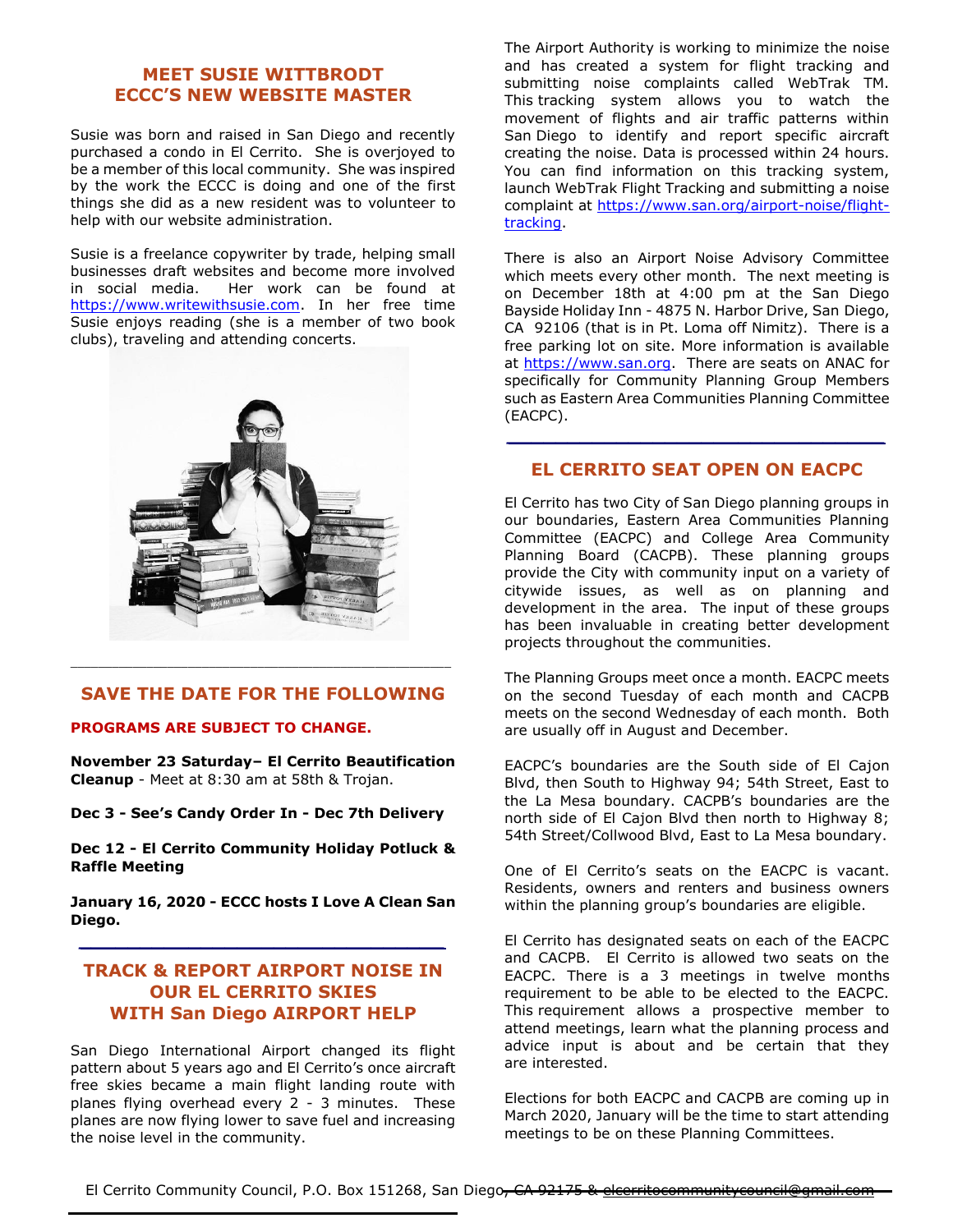#### **NOVEMBER EVENTS IN SAN DIEGO**

The Thanksgiving holiday traditionally revolves around a feast with family and friends, but you can add some activity to your November celebration. Some ideas are:

**Ice Skating by the Sea -**The Hotel del Coronado also offers an outdoor ice skating. The hotel's oceanfront Windsor Lawn is transformed into an ice rink with skating sessions offered daily starting on Thanksgiving Day through New Years' weekend. Reservations are recommended.

**[Mother Goose Parade,](https://www.tripsavvy.com/san-diego-mother-goose-parade-2936879) Nov 24th, 12:00 - 3:00 PM**

The 73rd Annual Mother Goose Parade along the Magnolia and Main Streets of El Cajon always on the Sunday before Thanksgiving. Includes equestrians, bands, floats, Queen's contest. More info at [https://www.downtownelcajon.com](http://www.downtownelcajon.com/)

**Thanksgiving Turkey Trots - 5K, 10K and 15K's**  You can find a Turkey trot event in several of the cities in San Diego County - 5K, 10K & 15K's. a list is available at [https://www.sandiegofamily.com.](https://www.sandiegofamily.com/)

#### **[Visit the Zoo, SeaWorld, LegoLand](https://www.tripsavvy.com/san-diego-theme-and-amusement-parks-2937197)**

The [San Diego Zoo](https://www.tripsavvy.com/san-diego-zoo-facts-2937398) and Legoland are all open on Thanksgiving Day.

#### **HOLIDAY VOLUNTEERING IN SAN DIEGO**

 *\_\_\_\_\_\_\_\_\_\_\_\_\_\_\_\_\_\_\_\_\_\_\_\_\_\_\_\_\_\_*

If you want to volunteer time this holiday season there are many opportunities in San Diego County for you and your family. A long list of opportunities, including Father Joe's Villages, Salvation Army, Helen Woodward Animal Center, and many more is at [https://www.sandiegofamily.com](https://www.sandiegofamily.com/).

*\_\_\_\_\_\_\_\_\_\_\_\_\_\_\_\_\_\_\_\_\_\_\_\_\_\_\_\_\_\_*

#### **MAKING A BIG DIFFERENCE IN EL CERRITO TERRY HOSKINS, SDPD MID-CITY COMMUNITY RELATIONS OFFICER**

El Cerrito is one of the lucky communities to have Terry Hoskins as its Community Relations Officer. Not only does Officer Hoskins attend our ECCC meetings with updates and perspective on in crime our area, he goes to coffee shops to meet with community members to discuss topics of interest and has formed a Homeless Coalition that meets at the MidCity Division Office, 4310 Landis, 8:00 am, the last Tuesday of each month.

I attended my first Homeless Coalition meeting last month after a neighbor told me about the group.

Boy, was I impressed. There were many community members, all from of Terry's areas, Kensington, Talmadge, Oak Park, Redwood Village, Rolando Park and El Cerrito. Also in attendance was an impressive group of police officers, EMT's, Open Space and Parks personnel. This group is very considerate of the problems being created by the homeless situation and at the same time are respectful of the homeless population and helping with solutions.

The main topic at this meeting was the fire in the Fairmont Avenue canyon in mid-October, the cause being a homeless person's fire and the storage facility at Chollas Triangle, but also included news of cleanups and brush clearing organized by the communities.

This week I got to see some of the group in action. I sent a message to Terry last week asking who to contact when a camper setup house on our street for over a week and a shelter was put together behind a large shrub. I sent photos, including one of a growing pile of trash and debris.

This week police officers have been talking with the camper's resident and a crew from Alpha Project came out with a City trash truck to clean up the trash and debris. Others may also be working this. I can only say THANK YOU to Terry and these people.

If you have any homeless issues on your street or canyons, in the neighborhood or want to know more, you need to attend these Homeless Coalition meetings - MidCity Division Office, 4310 Landis, 8:00am, the last Tuesday of each month - next meeting November 26th.

*\_\_\_\_\_\_\_\_\_\_\_\_\_\_\_\_\_\_\_\_\_\_\_\_\_\_\_\_\_\_*

#### **EL CERRITO BEAUTIFICATION COMMITTEE - YOU CAN HELP BY NOT LITTERING**

The ECCC Beautification Committee has done it again. Last month they cleaned up both sides El Cajon Blvd from 54th Street to about 56th Street. Again one really feels the difference when passing areas they have cleaned up.

The goal is to meet once a month for not more than two hours to clean up litter and over grown weeds in areas. This is a fun way to meet neighbors and do something great for your community.

The next work party is Saturday, November 23rd, 8:30 a.m. Clean-up days are the Saturday after the community meeting. The group meets at the corner of 58th and Trojan Ave. Join the crew after the cleanup at Scrimshaw Coffee at 5542 El Cajon Blvd for a bite to eat and get a 10% discount.

If you can't make it this month but want to join in the future or if you have areas that you feel need clean-up, please email [elcerritocommunitycouncil@gmail.com.](mailto:elcerritocommunitycouncil@gmail.com)

El Cerrito Community Council, P.O. Box 151268, San Diego, CA 92175 & elcerritocommunitycouncil@gmail.com